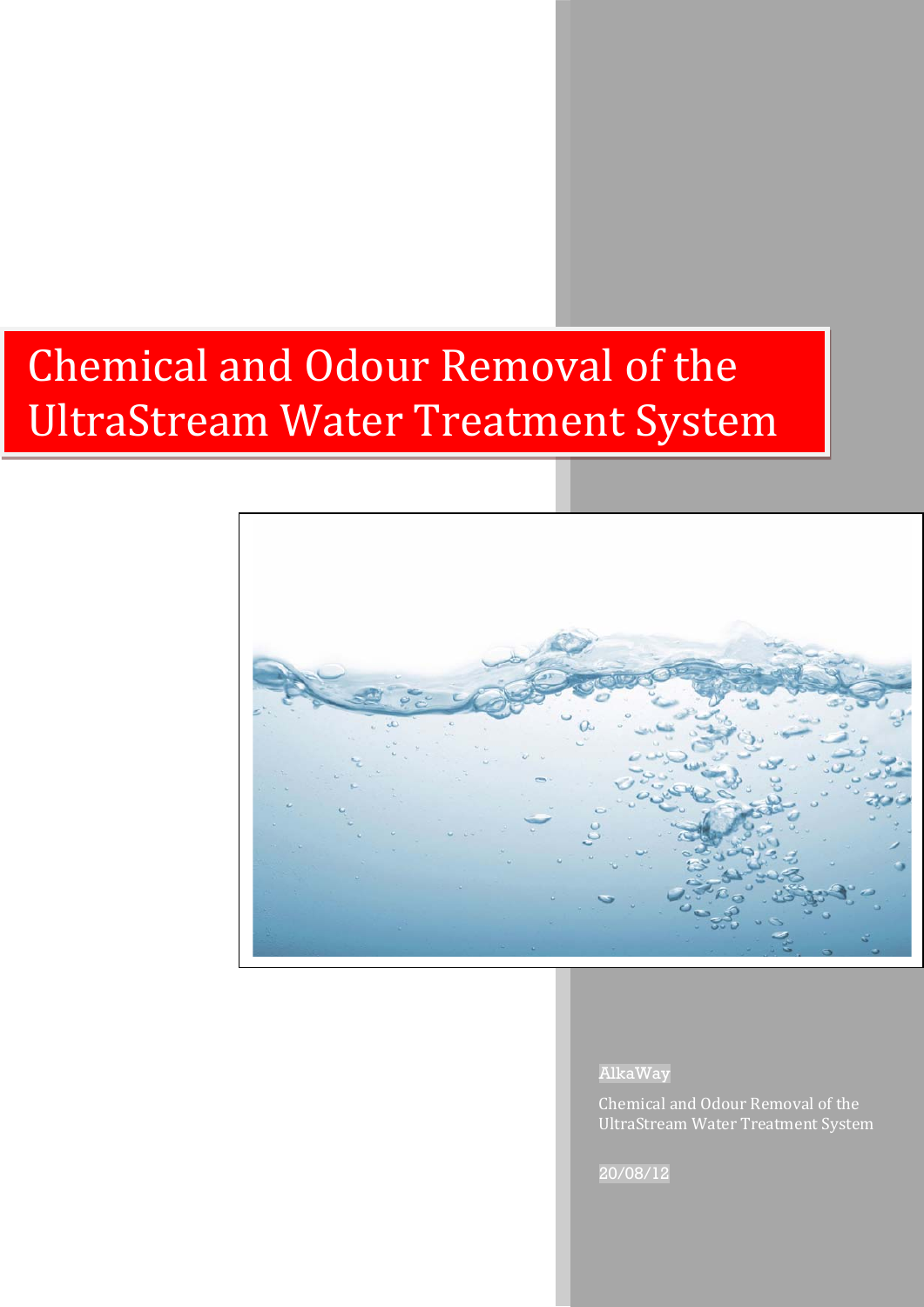# 1.0 Introduction

This work has been designed to provide a preliminary assessment of the chemical removal capacity of the ultraStream alkalising water treatment system according to the AS/NZS 4348:1995 Water supply – Domestic type water treatment appliances – Performance requirements. For full compliance for chemical removal, AS/NZS 4348:1995 requires two filtrations devices tested in parallel to achieve 66% or greater removal of a chemical from a spiked challenge solution at five different points through the life of the treatment device (measured in the number of litres of potable water filtered through the device). To provide a preliminary measure of compliance of the ultraStream system, a spiked "Witch's Brew" challenge solution was treated by the system and the chemical removal efficiency assessed for a pristine system and after it had filtered 3600 L potable water (120% of the 3000 L filter life specified by the distributor). Though not fully compliant to the standard, this testing protocol provides ample indication of the chemical removal capacity of the ultraStream system and allows a cost-effective means of screening a wider array of contaminants.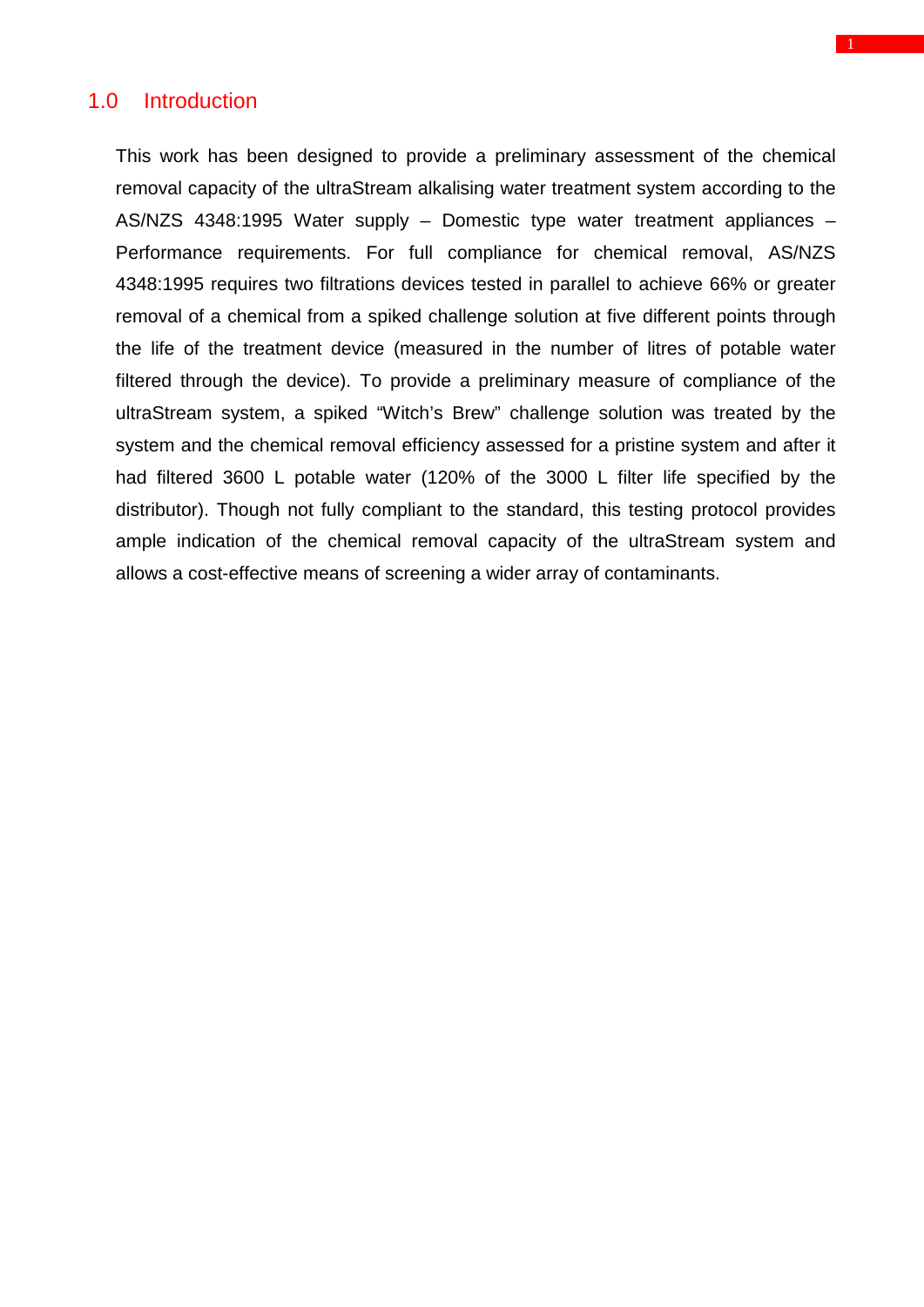### 2.0 Methodology

A single ultraStream water treatment system was plumbed into the local domestic water supply and the maximal flow rate was through the system with the supply tap fully open was measured using a volumetric cylinder and a stop watch (2.6 L/min). The ultraStream unit was then removed from the local domestic water supply and 10 L of chemical challenge solution was passed through system at a flow rate of 1.8 L/min using an external pump. Samples were collected before and after treatment for analysis of trace level contaminants in NATA accredited testing faculties. The ultraStream system was then reconnected to the local domestic water supply and water passed through the system continuously for 23 hours at 2.6 L/min until approximately 3600 L had been filtered. The flow rate of the filtered water from the ultraStream was measured again to ensure there was no reduction in flow rate due to filter clogging. A second 10 L of challenge solution was passed through the ultraStream system using the same conditions as the first challenge test and samples taken pre and post treatment for chemical analysis.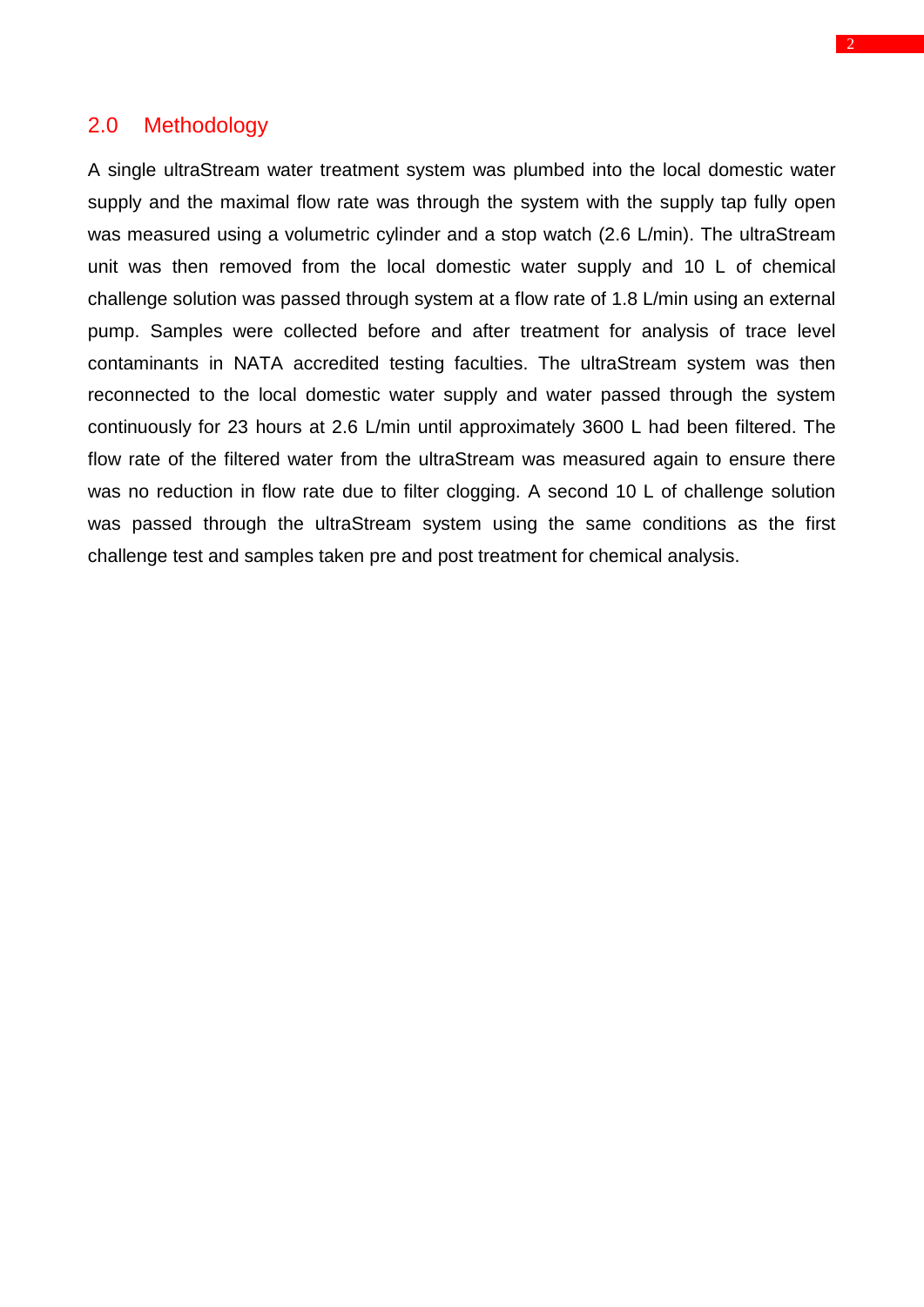# 3.0 Results

Results are displayed in Table 2. Chemical concentrations for compliance to chemical and odour removal requirements according ASNZS 4348 are displayed. **The data reported here is a preliminary assessment of chemical and free chlorine removal capacity. As full chemical and odour removal testing according to the AS/NZS 4348: 1995 (Appendix B: Chemical reduction and filter life test) was not conducted these results DO NOT indicate the ultraStream water treatment system meets the standard.** 

- The result has been considered compliant to ASNZS 4348 for chemical removal if treatment resulted in a 66% or greater removal of the analyte in both the new filter and at 120% of the 3000 L filter life specified by the supplier (Refer AS/NZS 4348: 1995 Section 3.2).
- Free Chlorine and Odour Control: Table 1 is annotated directly from AS/NZS 4348: 1995 Section 5.2 and outlines the classifications for different grades of free chlorine removal. Values in Table 1 for compliance to AS/NZS 4348: 1995 indicate achievement Class I removal.

| Table 1: Requirements for chlorine removal classification stipulated in AS/NZS 4348: 1995 |  |
|-------------------------------------------------------------------------------------------|--|
| Section 5.2                                                                               |  |

| <b>Class</b> | <b>Chlorine removal</b> |  |  |  |  |
|--------------|-------------------------|--|--|--|--|
|              | 75% or greater          |  |  |  |  |
|              | $50\% - 75\%$           |  |  |  |  |
| ш            | $25\% - 50\%$           |  |  |  |  |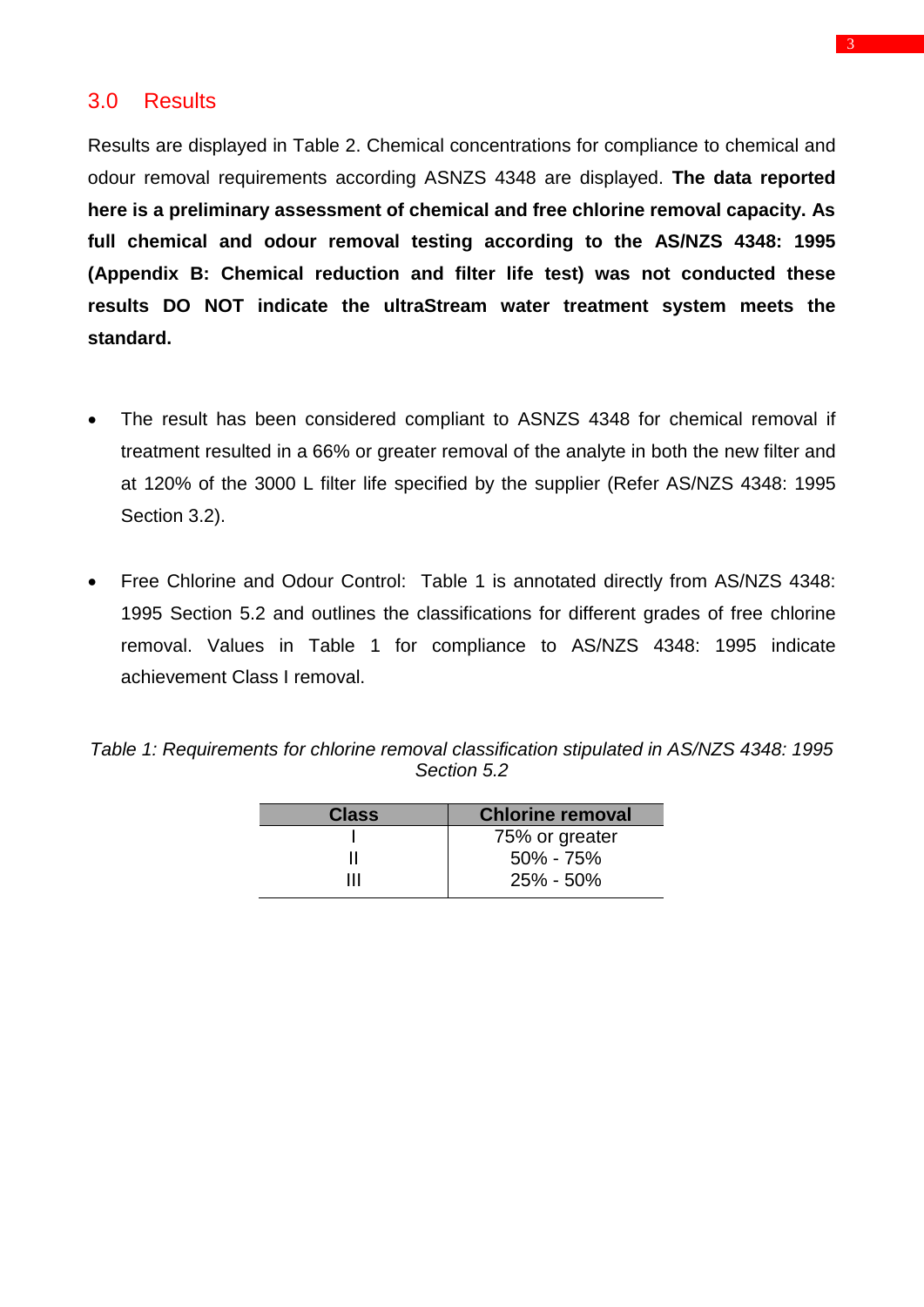| <b>Physicochemical Parameters</b>   | <b>New Filter</b>    |                       | After filtration of 3600L potable<br>water |                       | Unit       | Limit of       |  |
|-------------------------------------|----------------------|-----------------------|--------------------------------------------|-----------------------|------------|----------------|--|
|                                     | <b>Pre-treatment</b> | <b>Post-treatment</b> | <b>Pre-treatment</b>                       | <b>Post-treatment</b> |            | Quantification |  |
| pH                                  | 3.9                  | 10.6                  | 6.1                                        | 9.5                   | N/A        | 0.03           |  |
| Turbidity                           |                      | 0.81                  |                                            | 1.1                   | <b>NTU</b> | 0.1            |  |
| <b>Total Dissolved Solids (TDS)</b> | 180                  | 160                   | 190                                        | 160                   | mg/L       |                |  |

*Table 2a: Physicochemical testing*

*Table 2b: Chemical and disinfectant removal compliance to AS/NZS 4348: 1995*

|                                   | <b>New Filter</b> |                    | After filtration of 3600L potable water       |                   |                    |                                               |             |                            |
|-----------------------------------|-------------------|--------------------|-----------------------------------------------|-------------------|--------------------|-----------------------------------------------|-------------|----------------------------|
| <b>Test</b>                       | Pre-<br>treatment | Post-<br>treatment | <b>Compliant</b><br>removal<br>concentrationt | Pre-<br>treatment | Post-<br>treatment | <b>Compliant</b><br>removal<br>concentration+ | <b>Unit</b> | Limit of<br>Quantification |
| <b>Chlorination Odour Control</b> |                   |                    |                                               |                   |                    |                                               |             |                            |
| Free Chlorine                     | 0.77              | ${}_{< 0.01}$      | 0.19                                          | 1.65              | 0.02               | 0.41                                          | mg/L        | 0.01                       |
|                                   |                   |                    |                                               |                   |                    |                                               |             |                            |
| <b>Metals</b>                     |                   |                    |                                               |                   |                    |                                               |             |                            |
| Aluminium                         | 0.73              | 0.009              | 0.24                                          | 0.66              | 0.073              | 0.22                                          | mg/L        | 0.005                      |
| Iron                              | 0.91              | 0.02               | 0.30                                          | 0.93              | ${}< 0.01$         | 0.31                                          | mg/L        | 0.01                       |
| Zinc                              | 9.2               | 1.6                | 3.07                                          | 9.2               | 1.3                | 3.07                                          | mg/L        | 0.01                       |
| Lead                              | 0.083             | 0.011              | 0.03                                          | 0.094             | 0.01               | 0.03                                          | mg/L        | 0.005                      |
| Copper                            | 0.67              | < 0.005            | 0.22                                          | 0.72              | 0.06               | 0.24                                          | mg/L        | 0.005                      |
| Calcium                           | 4.1               | 7.1                | N/A                                           | 6.8               | 9.4                | N/A                                           | mg/L        | $\mathbf{1}$               |
| Potassium                         | 7.4               | 7.1                | N/A                                           | 6.9               | 6.8                | N/A                                           | mg/L        | 0.5                        |
| Sodium                            | 29                | 29                 | N/A                                           | 14                | 14                 | N/A                                           | mg/L        | 0.5                        |
| Magnesium                         | 4.7               | 6.4                | N/A                                           | 5.5               | 13                 | N/A                                           | mg/L        | 0.5                        |